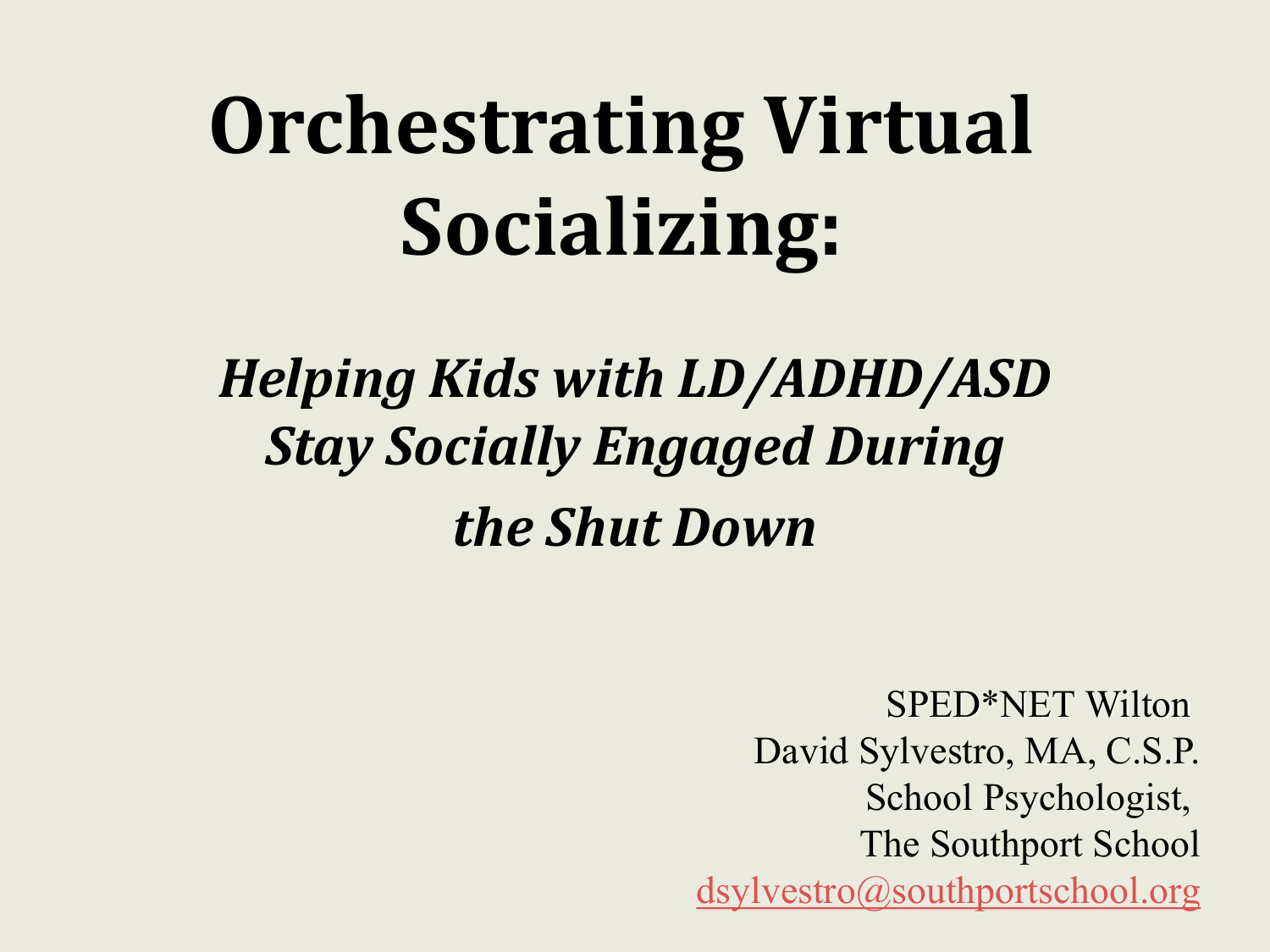### *Why socializing can be a challenge for these kids:*

they often…

- have difficulty initiating social contact
- have difficulty sustaining social contact/ conversation (social reciprocity)
- struggle to identify accepting / available peer groups
- have developed pervasive relationship pessimism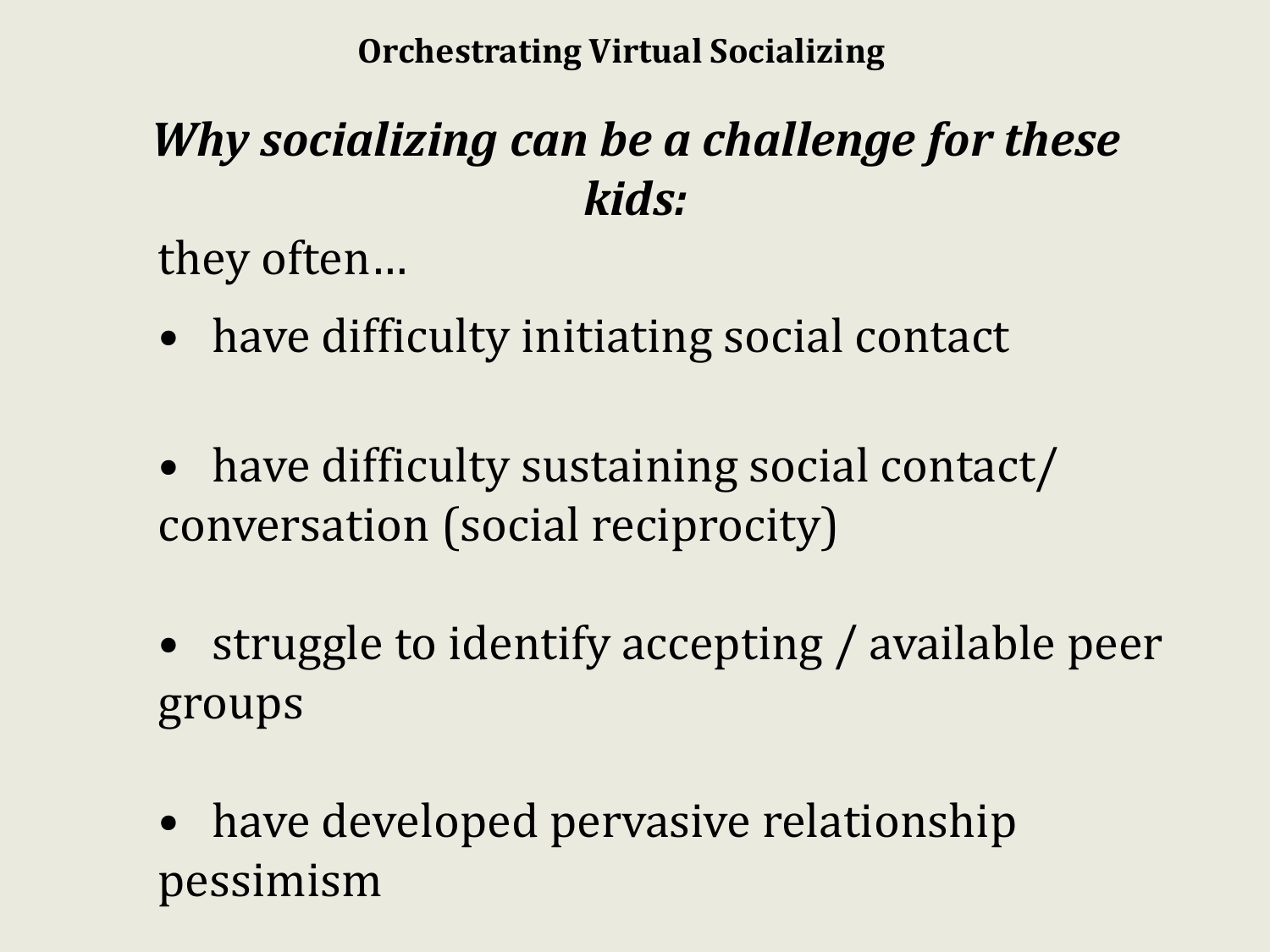#### *Why staying engaged during shut-down can be particularly challenging:*

- kids may feel that isolation is OK because EVERYONE is isolated
- FaceTime/Zoom/Hangout virtual engagement is even more awkward than in-person
- increased social worry / anxiety because of the lack of daily informal contact / observation in school

stronger feelings of separation and disconnect because of lack of shared experiences, classes,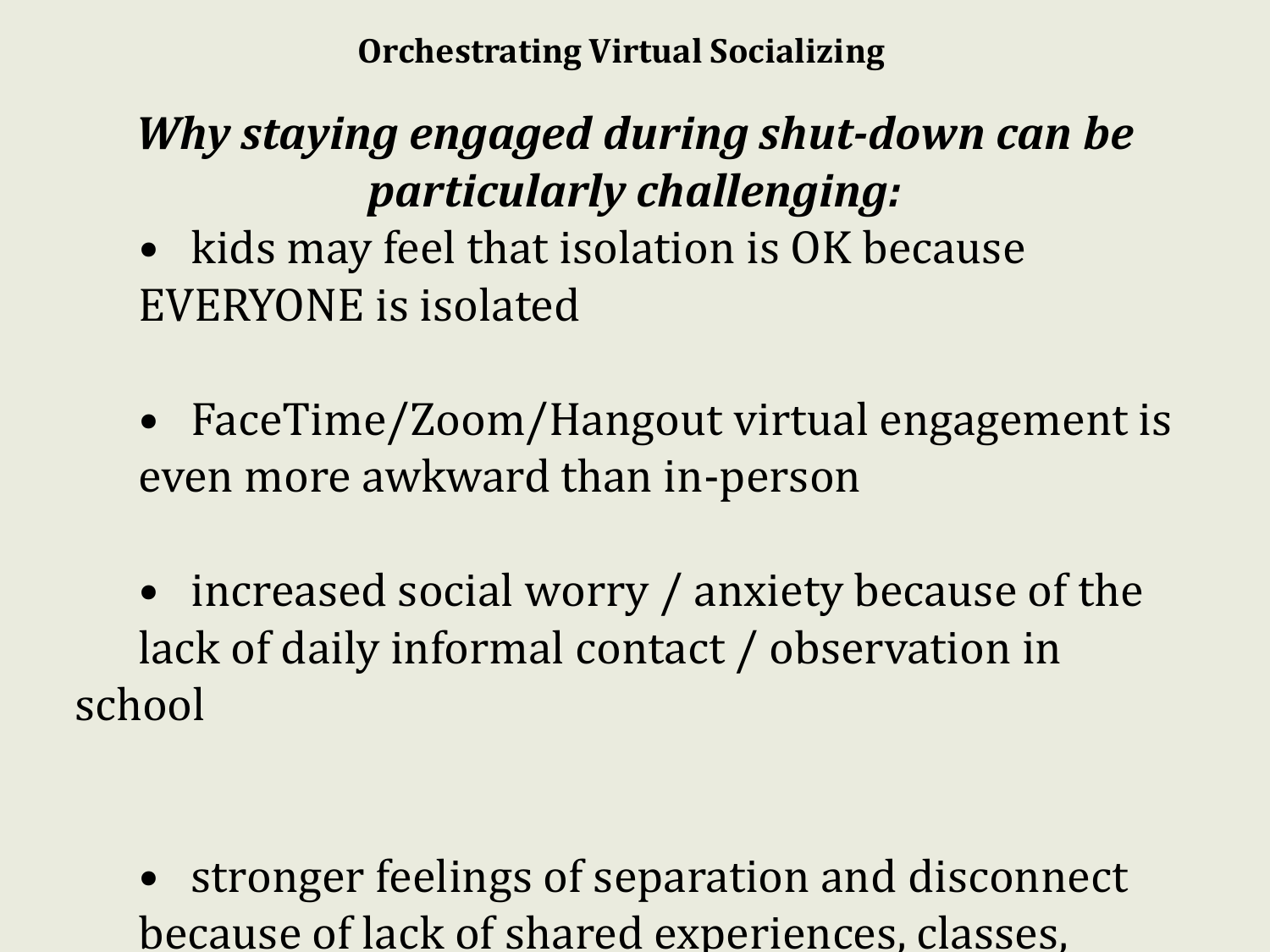#### *What We Can Do As Parents:*

- continue to take an active role in orchestrating social engagements (network with other parents, capitalize on previous social contacts, plan)
- if kids play video games with others, temporarily relax some strictures on screen time, but…
	- still limit time, especially at night
	- try to ascertain who the fellow players are
	- discourage use of headsets\*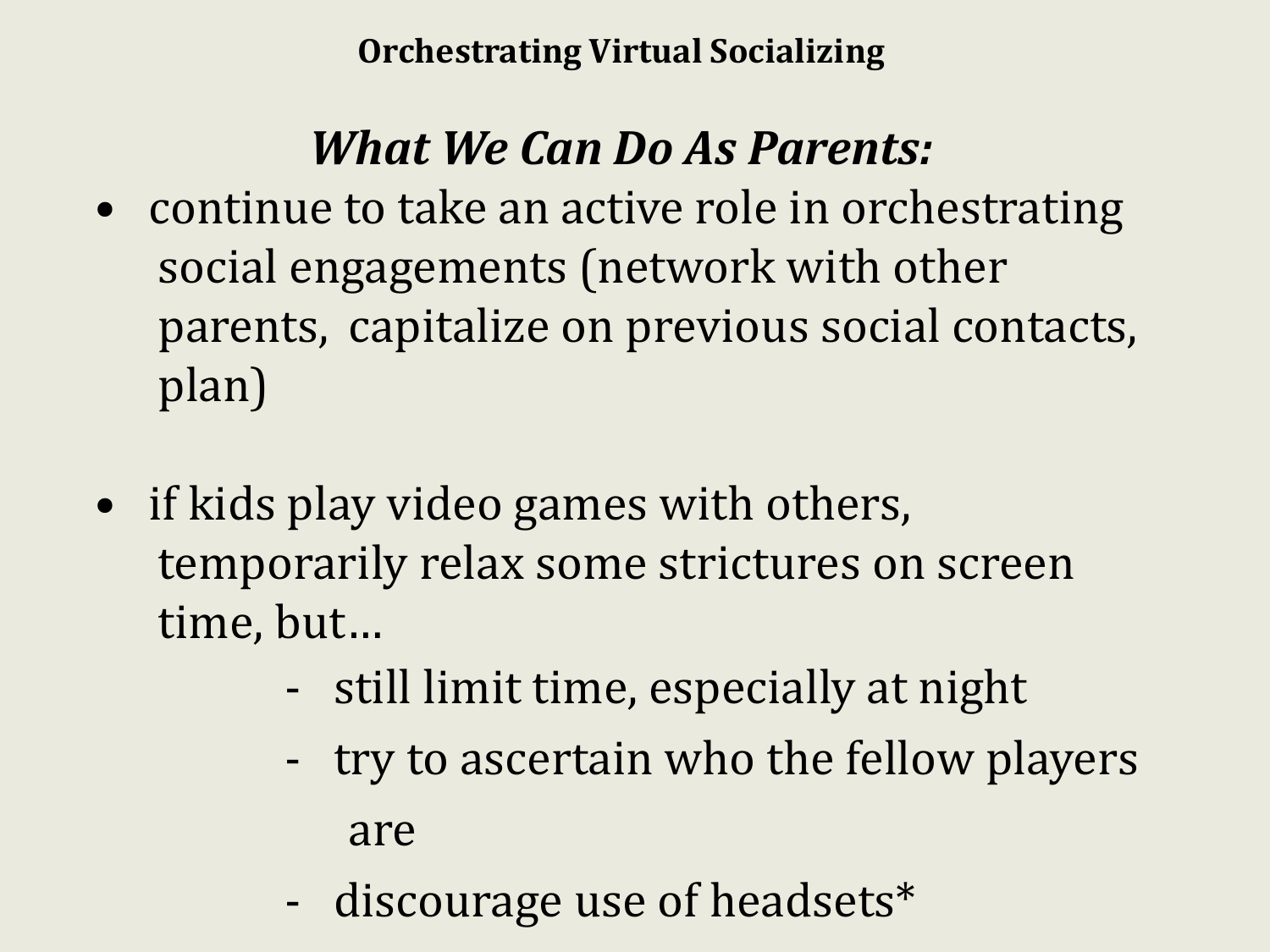#### *What We Can Do As Parents:*

- When organizing Zoom/FaceTime/Hangout get togethers…
	- start short duration
	- have a outside focus (watch a YouTube video, TV show episode, games, etc.) - best to end early than to prolong the
	- visit until things get strained
	- make plans for another meeting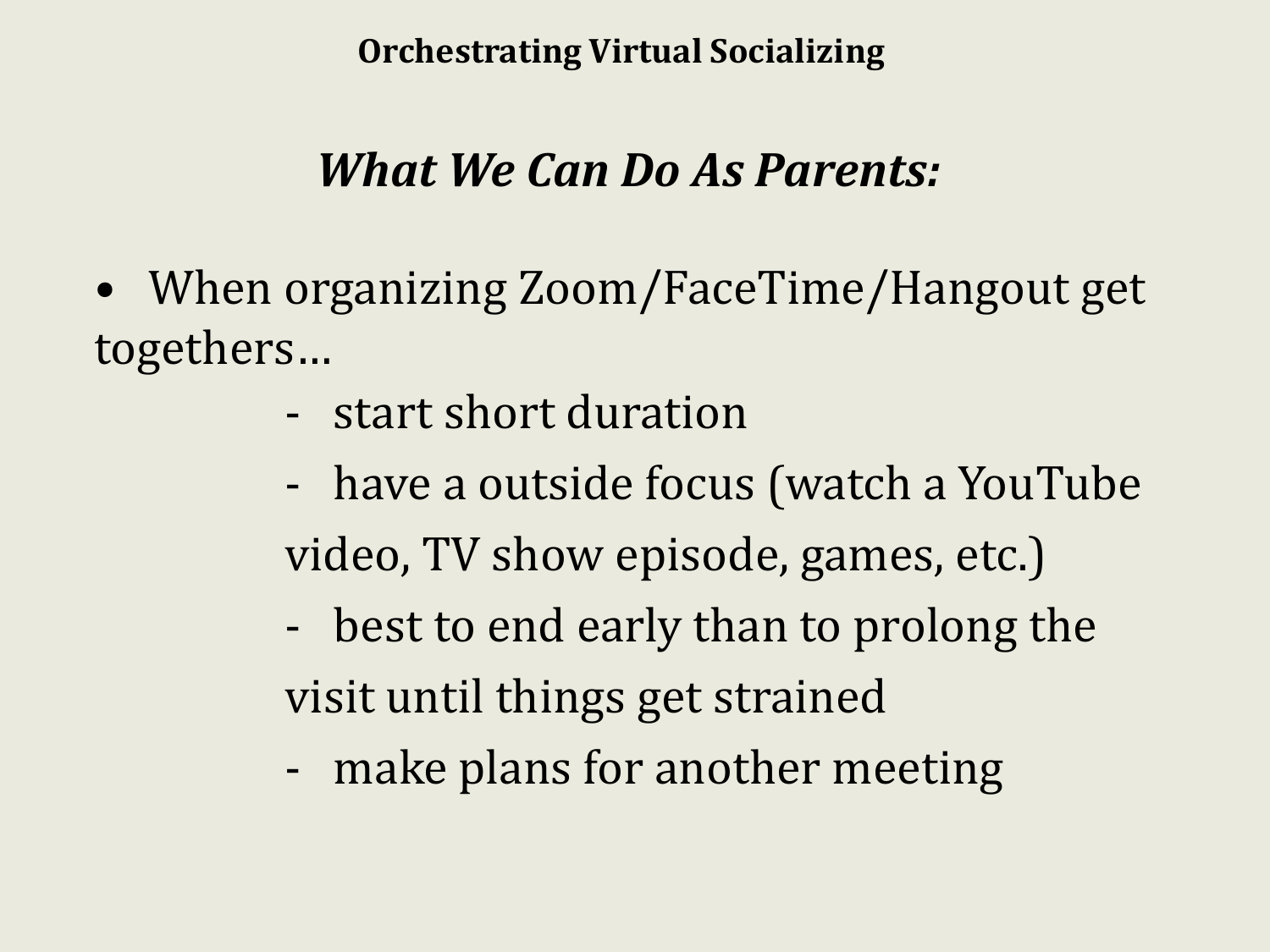#### *What We Can Do As Parents:*

- With your kids, generate a list of at-home activities they find fun (school age kids) or tolerable (middle schoolers…). Also, activities they THINK they might like but have never tried, such as:
	- cooking legos
	- outdoor sports art
	- fitness challenges scavenger hunt
- - baking card games

Then call on your parent network to arrange a time when your kids can FaceTime while engaging in one of the activities.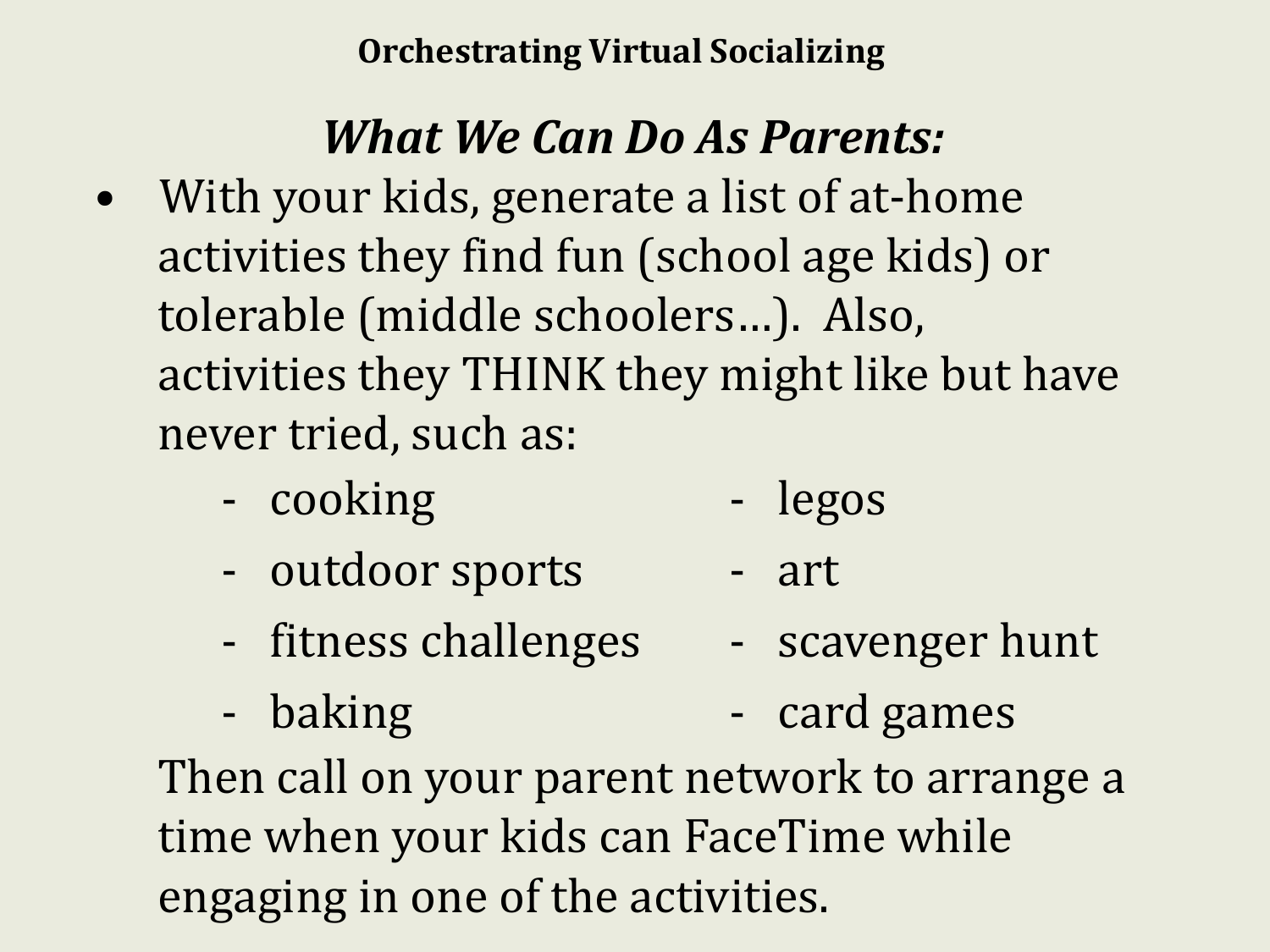- Discuss with your kids the workers who have been celebrated as heroes during this time. Pick "something nice" to do for them (thinking of others is good for EVERYONE'S spirits) and pick a friend who'd be interested as well\*. Things like:
	-
	-
	- record a video drive-by beep
	- making cookies thank you notes, - rock art art work, collage
		-

parade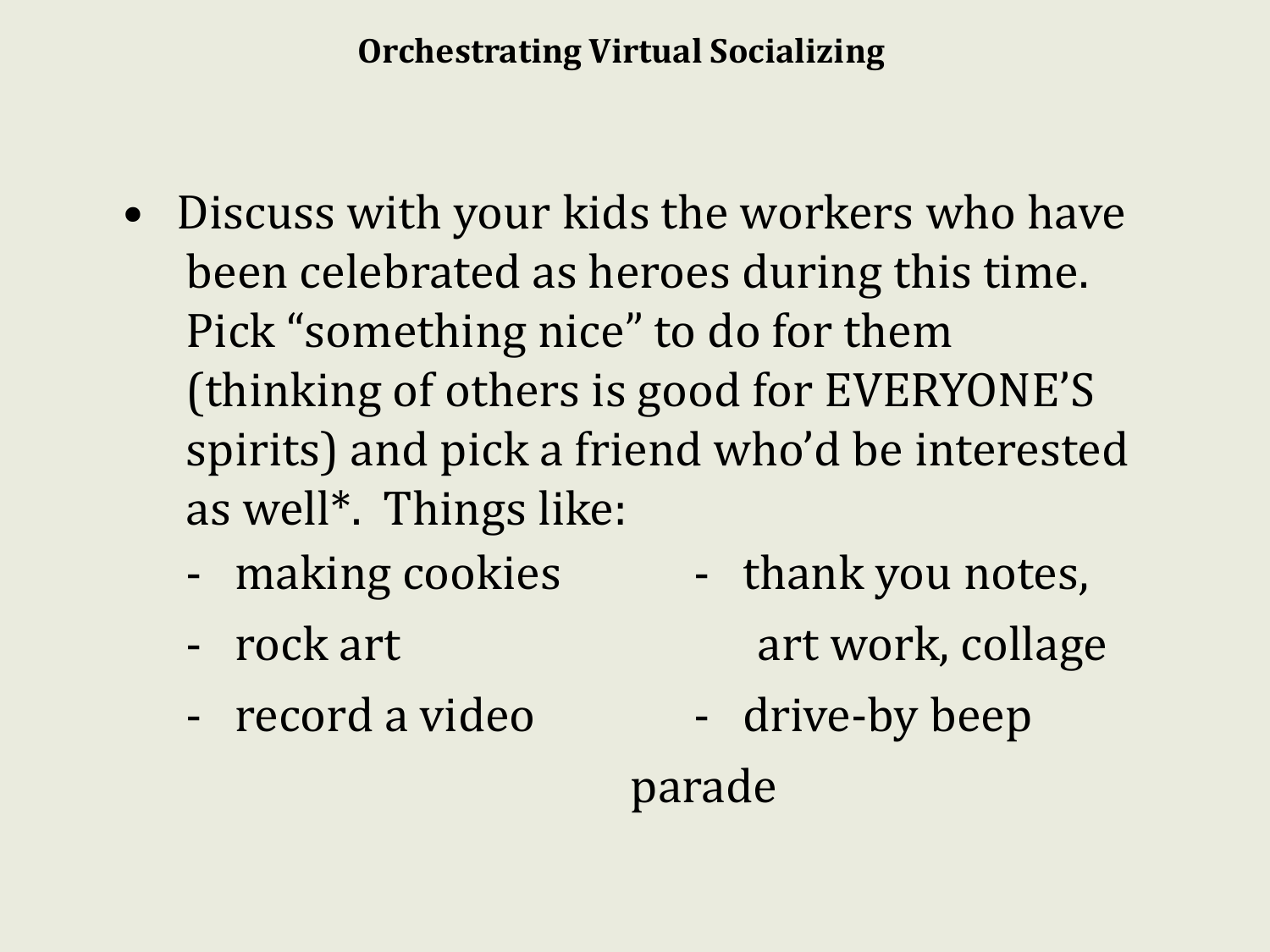#### **Resources:**

• **Washington Post Lifestyle** section:

General tips for parents about managing kids and time and expectations during quarantine. Suggestions about structure and routines (important but don't be too rigid), parenting expectations (it's a whole new world – we're ALL learning so nobody's perfect), various resources:

[https://www.washingtonpost.com/lifestyle/2](https://www.washingtonpost.com/lifestyle/2020/03/14/parenting-tips-coronavirus/) 020/03/14/parenting-tips-coronavirus/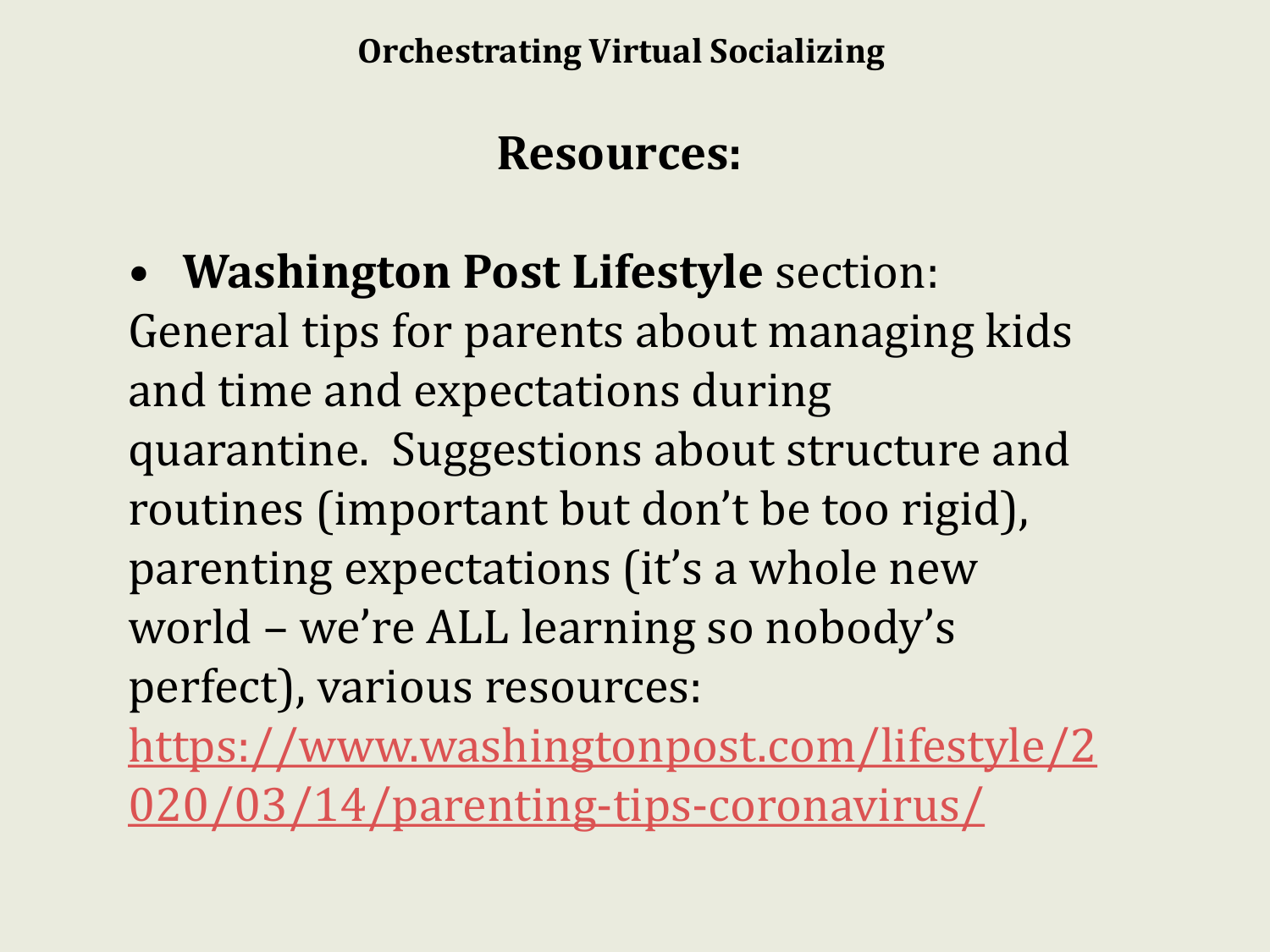#### **Resources:**

• **Parents Together** site: tips on setting up social connections for younger kids, evaluating various platforms (Zoom, Google Hangouts, FaceTime), helpful tips:

[https://parents-together.org/isolated-heres-](https://parents-together.org/isolated-heres-how-to-set-up-a-video-playdate-or-meet-up/)

how-to-set-up-a-video-playdate-or-meet-up/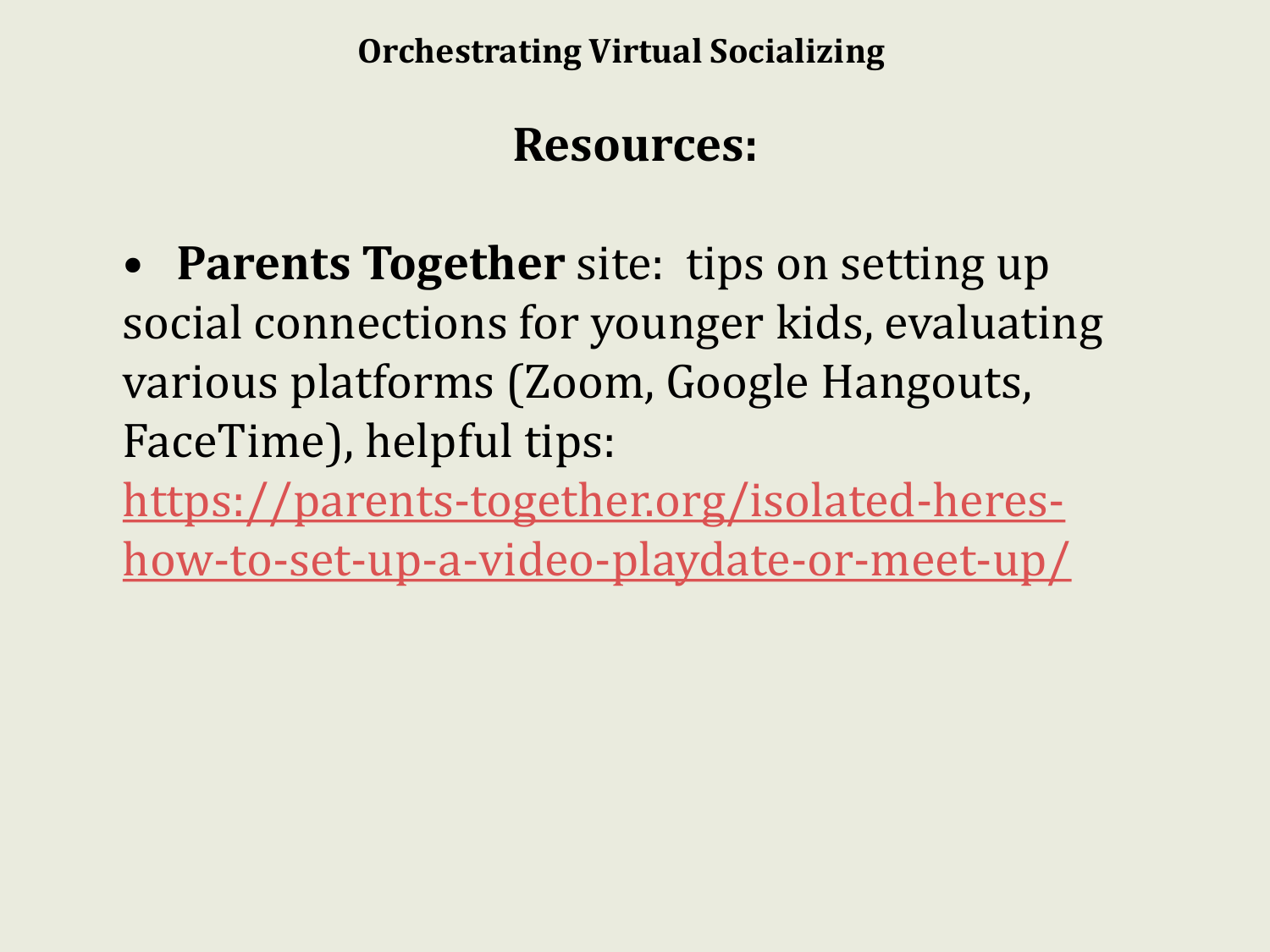#### **Social Activities & Games for tweens & elementary school ages:**

• Common Sense Media: [https://www.commonsensemedia.org/blog/o](https://www.commonsensemedia.org/blog/online-playdates-game-nights-and-other-ways-to-socialize-at-a-distance) nline-playdates-game-nights-and-other-waysto-socialize-at-a-distance

#### • Parade:

[https://parade.com/1025105/stephanieosma](https://parade.com/1025105/stephanieosmanski/zoom-games-for-kids/) nski/zoom-games-for-kids/